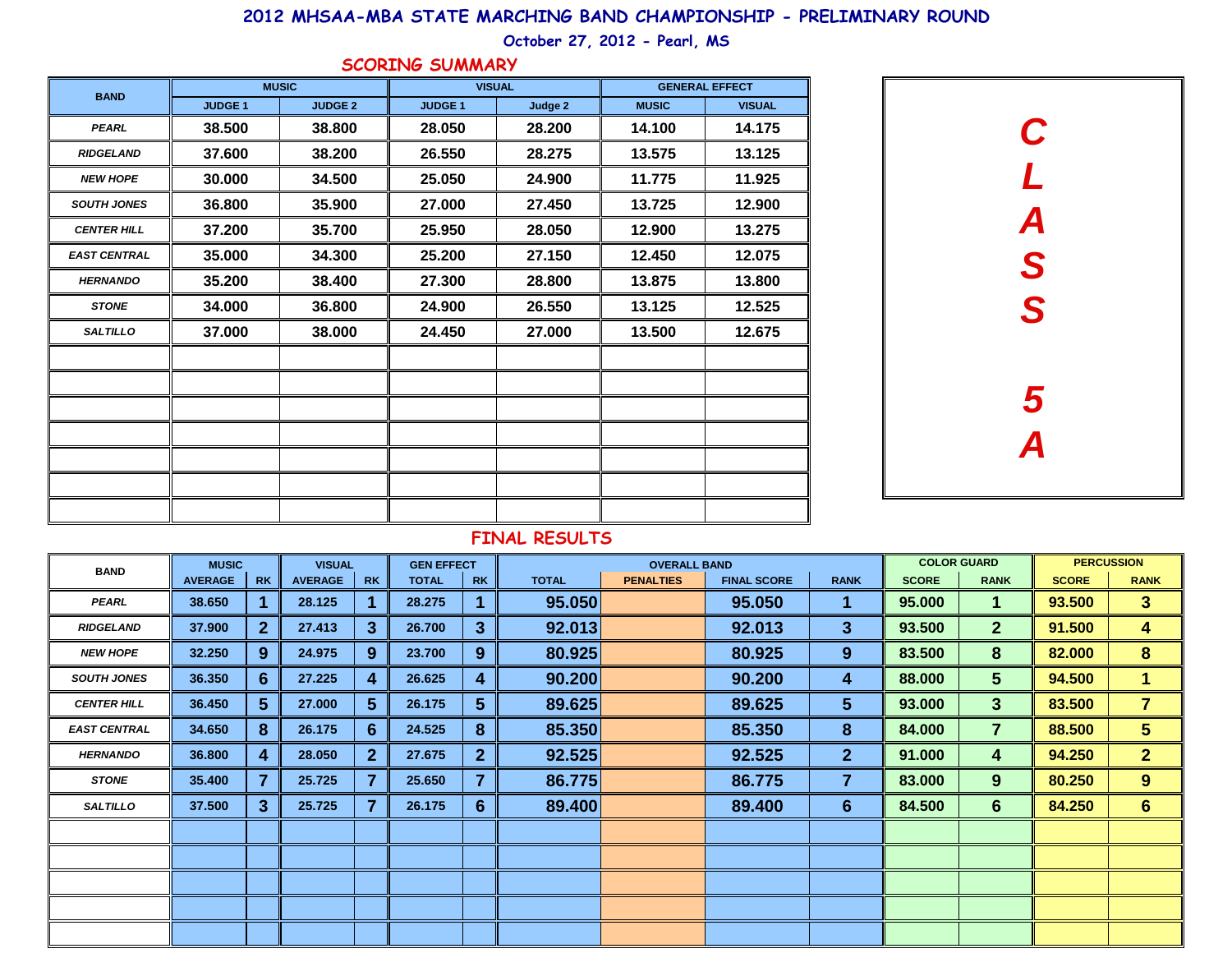# **2012 MHSAA-MBA STATE MARCHING BAND CHAMPIONSHIP - PRELIMINARY ROUND** *RESULTS*

|              | <b>MUSIC</b>        |              | <b>VISUAL</b>         |          | <b>GEN EFFECT</b>   |              | <b>OVERALL BAND</b>   |        | <b>COLOR GUARD</b>  |              | <b>PERCUSSION</b>   |              |  |
|--------------|---------------------|--------------|-----------------------|----------|---------------------|--------------|-----------------------|--------|---------------------|--------------|---------------------|--------------|--|
| <b>RANK</b>  | <b>Band</b>         | <b>Score</b> | <b>Band</b>           | Score l' | <b>Band</b>         | <b>Score</b> | <b>Band</b>           | Score  | <b>Band</b>         | <b>Score</b> | <b>Band</b>         | <b>Score</b> |  |
|              | <b>PEARL</b>        | 38.650       | <b>PEARL</b>          | 28.125   | <b>PEARL</b>        | 28.275       | <b>PEARL</b>          | 95.050 | <b>PEARL</b>        | 95.000       | SOUTH JONES         | 94.500       |  |
| $\mathbf{2}$ | <b>RIDGELAND</b>    | 37.900       | <b>HERNANDO</b>       | 28.050   | <b>HERNANDO</b>     | 27.675       | <b>HERNANDO</b>       | 92.525 | <b>RIDGELAND</b>    | 93.500       | <b>HERNANDO</b>     | 94.250       |  |
| 3            | <b>SALTILLO</b>     | 37.500       | <b>RIDGELAND</b>      | 27.413I  | <b>RIDGELAND</b>    | 26.700       | <b>RIDGELAND</b>      | 92.013 | <b>CENTER HILL</b>  | 93.000       | <b>PEARL</b>        | 93.500       |  |
| 4            | <b>HERNANDO</b>     | 36.800       | SOUTH JONES           | 127.225  | SOUTH JONES         | 26.625       | SOUTH JONES           | 90.200 |                     | 91.000       | <b>RIDGELAND</b>    | 91.500       |  |
| 5            | <b>CENTER HILL</b>  | 36.450       | <b>CENTER HILL</b>    | 27.000   | <b>CENTER HILL</b>  | 26.175       | <b>CENTER HILL</b>    | 89.625 | SOUTH JONES         | 88.000       | <b>EAST CENTRAL</b> | 88.500       |  |
| 6            | SOUTH JONES         | 36.350       | EAST CENTRAL   26.175 |          | <b>SALTILLO</b>     | 26.175       | <b>SALTILLO</b>       | 89.400 | <b>SALTILLO</b>     | 84.500       | <b>SALTILLO</b>     | 84.250       |  |
| 7            | <b>STONE</b>        | 35.400       | <b>STONE</b>          | 25.725   | <b>STONE</b>        | 25.650       | <b>STONE</b>          | 86.775 | <b>EAST CENTRAL</b> | 84.000       | <b>CENTER HILL</b>  | 83.500       |  |
| 8            | <b>EAST CENTRAL</b> | 34.650       | #N/A                  | #N/A     | <b>EAST CENTRAL</b> | 24.525       | EAST CENTRAL   85.350 |        | <b>NEW HOPE</b>     | 83.500       | NEW HOPE            | 82.000       |  |
| 9            | <b>NEW HOPE</b>     | 32.250       | <b>NEW HOPE</b>       | 24.975   | NEW HOPE            | 23.700       | <b>NEW HOPE</b>       | 80.925 | <b>STONE</b>        | 83.000       | <b>STONE</b>        | 80.250       |  |
| 10           | #N/A                | #N/A         | #N/A                  | #N/A     | #N/A                | #N/A         | #N/A                  | #N/A   | #N/A                | #N/A         | #N/A                | #N/A         |  |
| 11           | #N/A                | #N/A         | #N/A                  | #N/A     | #N/A                | #N/A         | #N/A                  | #N/A   | #N/A                | #N/A         | #N/A                | #N/A         |  |
| $12 \,$      | #N/A                | #N/A         | #N/A                  | #N/A     | #N/A                | #N/A         | #N/A                  | #N/A   | #N/A                | #N/A         | #N/A                | #N/A         |  |
| 13           | #N/A                | #N/A         | #N/A                  | #N/A     | #N/A                | #N/A         | #N/A                  | #N/A   | #N/A                | #N/A         | #N/A                | #N/A         |  |
| 14           | #N/A                | #N/A         | #N/A                  | #N/A     | #N/A                | #N/A         | #N/A                  | #N/A   | #N/A                | #N/A         | #N/A                | #N/A         |  |
| 15           | #N/A                | #N/A         | #N/A                  | #N/A     | #N/A                | #N/A         | #N/A                  | #N/A   | #N/A                | #N/A         | #N/A                | #N/A         |  |
| 16           | #N/A                | #N/A         | #N/A                  | #N/A     | #N/A                | #N/A         |                       | #N/A   | #N/A                | #N/A         | #N/A                | #N/A         |  |